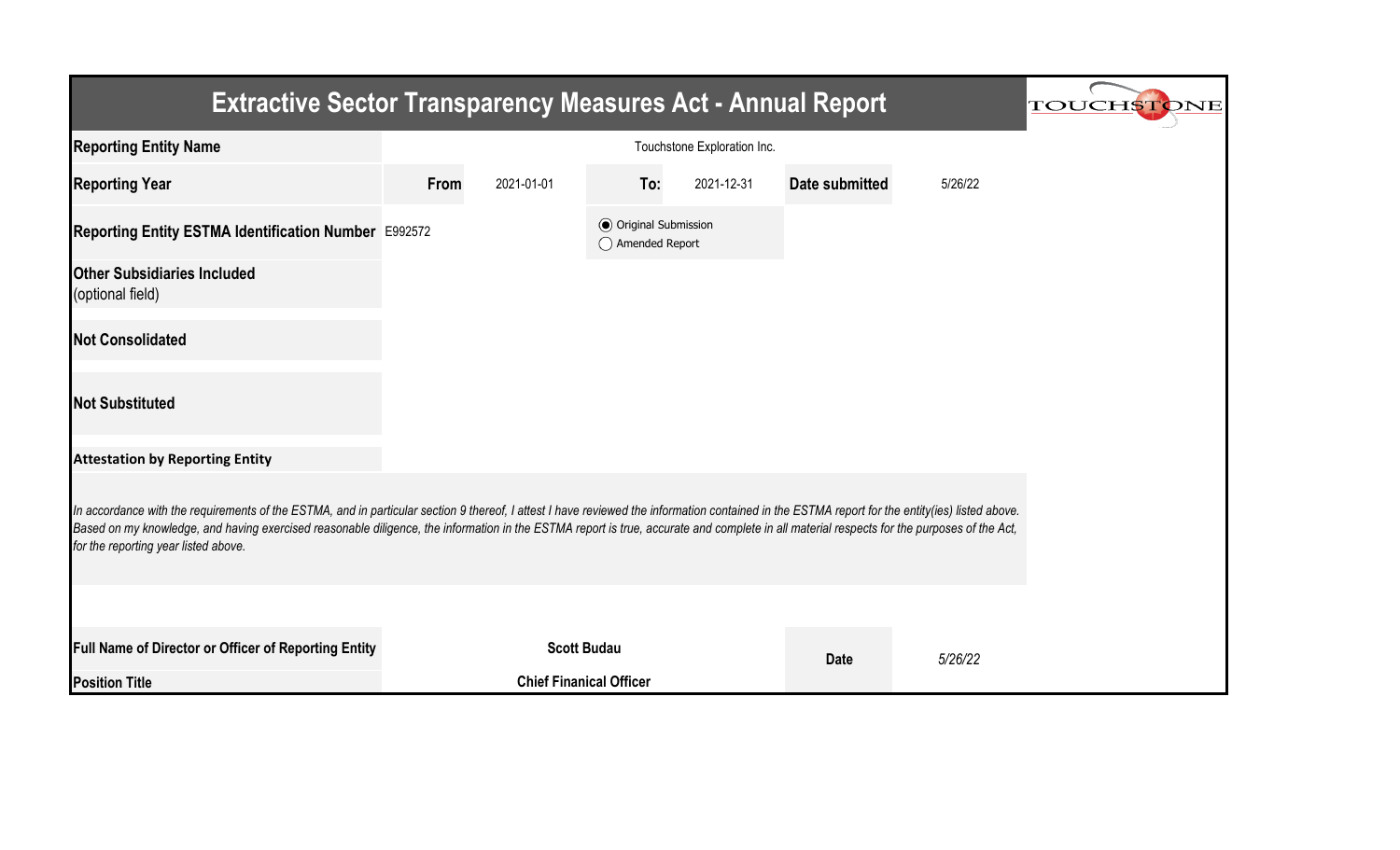| <b>Extractive Sector Transparency Measures Act - Annual Report</b>                                                                                                               |                                                                                                                                                                                                                               |                                                                           |                                               |                  |                                      |                                |                |                  |                                                      |                               |                                 |  |
|----------------------------------------------------------------------------------------------------------------------------------------------------------------------------------|-------------------------------------------------------------------------------------------------------------------------------------------------------------------------------------------------------------------------------|---------------------------------------------------------------------------|-----------------------------------------------|------------------|--------------------------------------|--------------------------------|----------------|------------------|------------------------------------------------------|-------------------------------|---------------------------------|--|
| <b>Reporting Year</b><br><b>Reporting Entity Name</b><br><b>Reporting Entity ESTMA</b><br><b>Identification Number</b><br><b>Subsidiary Reporting Entities (if</b><br>necessary) | From:                                                                                                                                                                                                                         | 2021-01-01                                                                | To:<br>Touchstone Exploration Inc.<br>E992572 | 2021-12-31       | CAD<br><b>Currency of the Report</b> |                                |                |                  |                                                      |                               |                                 |  |
| <b>Payments by Payee</b>                                                                                                                                                         |                                                                                                                                                                                                                               |                                                                           |                                               |                  |                                      |                                |                |                  |                                                      |                               |                                 |  |
| Country                                                                                                                                                                          | <b>Payee Name</b>                                                                                                                                                                                                             | Departments, Agency, etc<br>within Payee that Received<br><b>Payments</b> | <b>Taxes</b>                                  | <b>Royalties</b> | Fees                                 | <b>Production Entitlements</b> | <b>Bonuses</b> | <b>Dividends</b> | <b>Infrastructure</b><br><b>Improvement Payments</b> | Total Amount paid to<br>Payee | <b>Notes</b>                    |  |
| <b>Trinidad and Tobago</b>                                                                                                                                                       | Heritage Petroleum Company Limited                                                                                                                                                                                            |                                                                           |                                               | 12,075,000       | 1,876,000                            |                                |                |                  |                                                      |                               | 13,951,000 Payments made in TTD |  |
| <b>Trinidad and Tobago</b>                                                                                                                                                       | Government of Trinidad and Tobago                                                                                                                                                                                             | Ministry of Energy and Energy<br>Industries                               |                                               | 126,000          | 2,513,000                            |                                |                |                  |                                                      |                               | 2,639,000 Payments made in TTD  |  |
| <b>Trinidad and Tobago</b>                                                                                                                                                       | Government of Trinidad and Tobago                                                                                                                                                                                             | Ministry of Finance, Inland<br><b>Revenue Division</b>                    | 1,620,000                                     |                  |                                      |                                |                |                  |                                                      |                               | 1,620,000 Payments made in TTD  |  |
| Trinidad and Tobago                                                                                                                                                              | Petroleum Company of Trinidad and<br>Tobago                                                                                                                                                                                   |                                                                           |                                               |                  | 83,000                               | $\sim$                         | $\sim$         | $\sim$           | $\sim$                                               |                               | 83,000 Payments made in TTD     |  |
| <b>Additional Notes:</b>                                                                                                                                                         | Payments reported in the ESTMA Report reflect payments made by Touchstone Exploration Inc. and its subsidiaries. Payments are reported in Canadian dollars ("CAD") by converting Trinidad and Tobago dollars ("TTD") using an |                                                                           |                                               |                  |                                      |                                |                |                  |                                                      |                               |                                 |  |